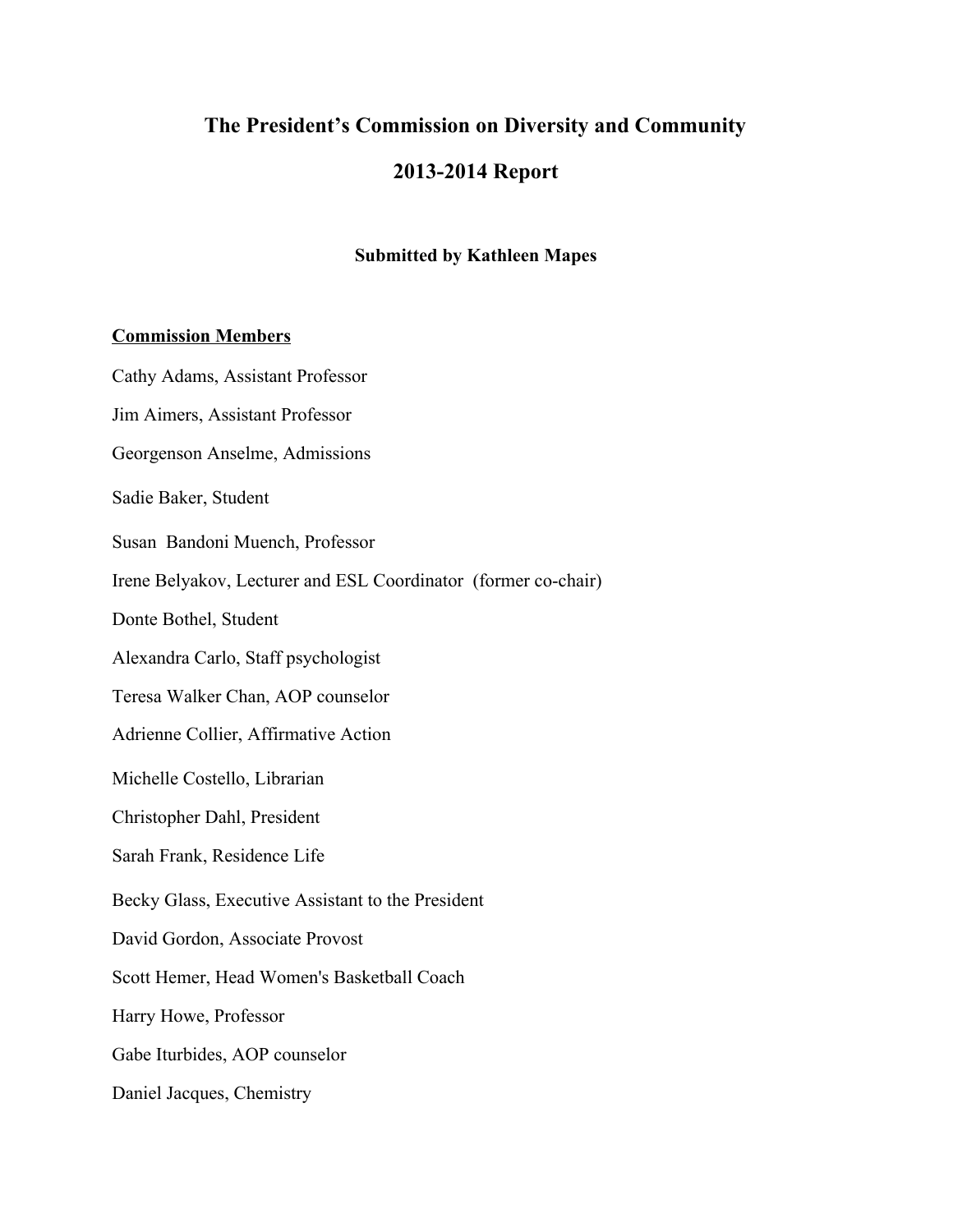Nikisha John, Student Nick LaGrassa , Student Ann Marie Lauricella, Assistant Professor Rebecca Lewis, International Education Maria Perpetua Liwanag, Assistant Professor Kathleen Mapes, Associate Professor, History (chair) Nicole (Nykki) McCawthan, Residence Director Dave Murray, Student Susan Norman, Director, Xerox Center for Multicultural Education Gina Ottolia, Student Robert Owens, Professor Tracy Paradis, Librarian David Parfitt, Director of Teaching and Learning Center Vishal Patel, Student Julie Rao, Director of Institutional Research Fatima Rodriguez Johnson, Coordinator of Multicultural Programs and Services Jennifer Rogalsky, Associate Professor Heidi Savage, Philosophy Monica Schneider, Associate Professor, (former co-chair) Farooq Sheikh, Assistant Professor Atsushi Tajima, Assistant Professor Annmarie Urso, Assistant Professor Michael Venturiello, Student Linda Ware, Professor Diantha Watts, Staff Associate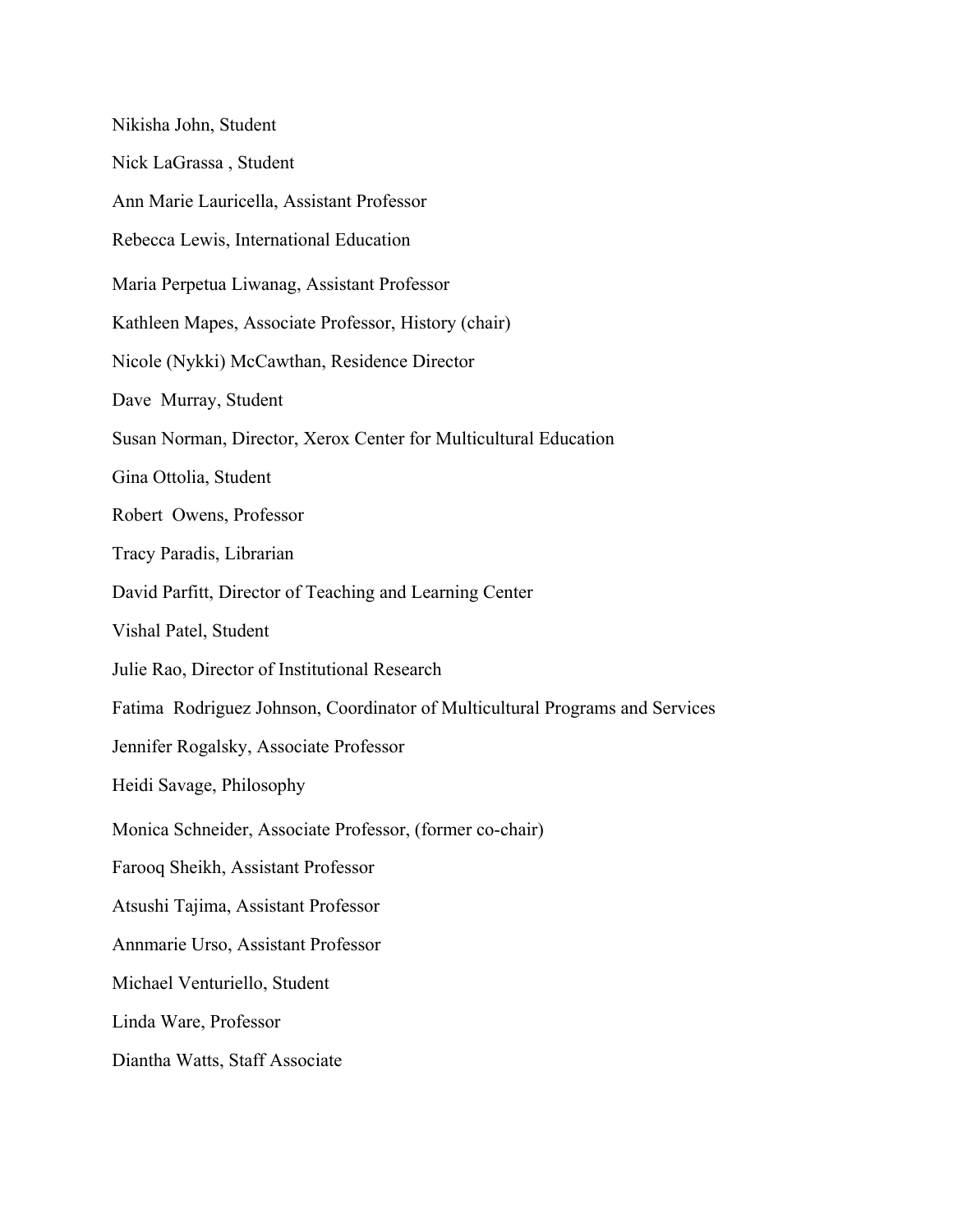Robert Wayland-Smith, Geneseo College Council

Peggy Wirth, Nurse Practitioner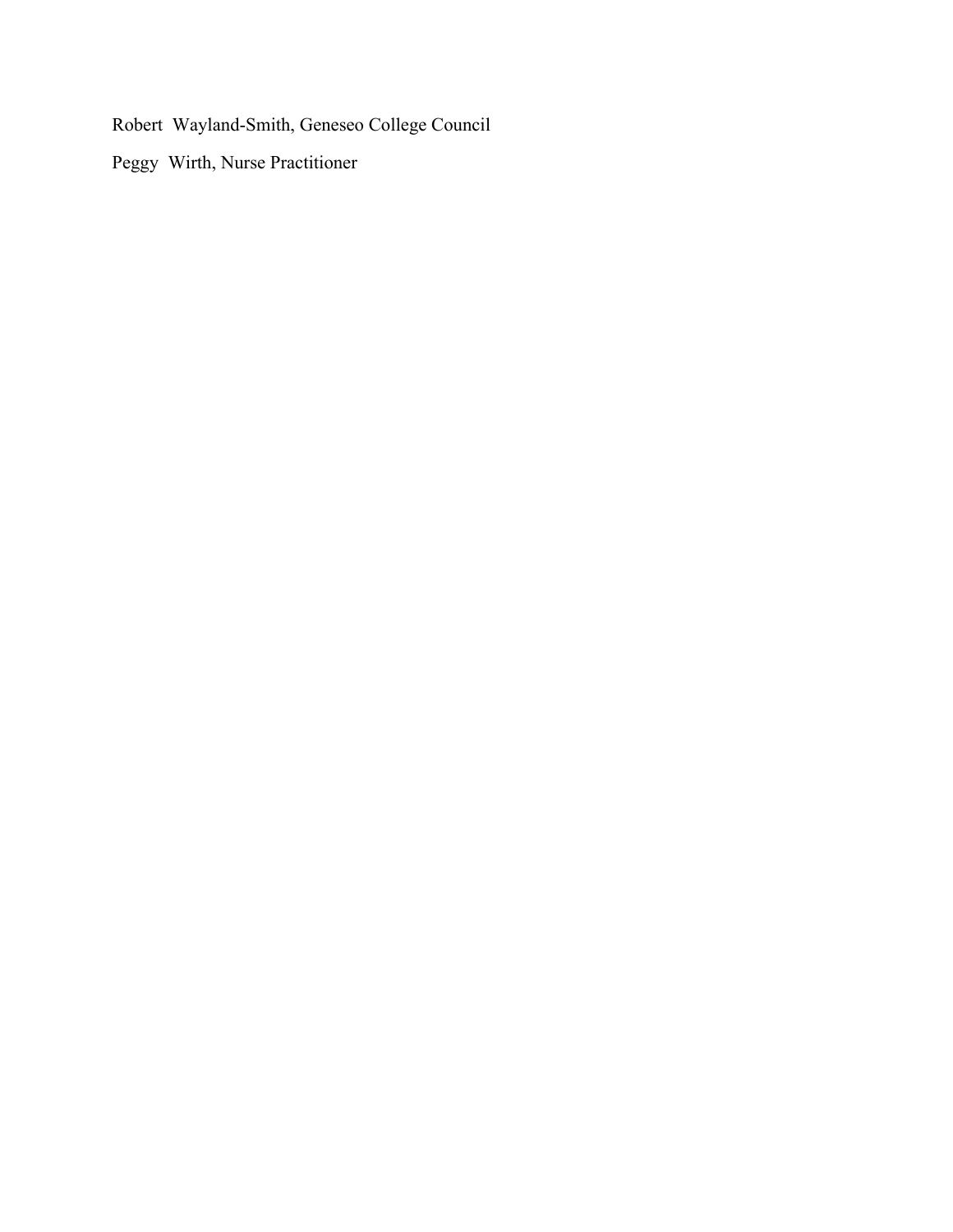# **Overall Direction and Emphasis of the Commissions' Work**

The President's Commission on Diversity and Community devoted a considerable amount of time over the course of the past academic year discussing the Diversity Plan with the College community. As in previous years, the Commission continues to be concerned with reaching out to the larger community and putting action oriented goals in place that will complement and buttress the College's mission statement and commitment to diversity. Only by working with the larger campus community can the Commission fulfill its mission. The August 2014 Diversity Retreat, which included over fifty faculty, staff, and administrators from across the campus, proved to be an important first step. However, the discussions that took place need to be translated into action plans embraced and pursued by the entire college community, including all campus divisions and departments. This will require significant leadership from across the campus as well as close oversight and supervision. The Commission looks forward to embracing an important role as one of the key stewards of the Diversity Plan, and making sure that the objectives/goals laid out in the plan will be fulfilled by the strategies and assessment metrics so carefully laid out by the ADP subcommittee. However, it cannot complete this task on its own.

While beginning to implement the Diversity Plan is the most important goal of the coming year, the future of Real World Geneseo (RWG) remains a serious concern as well. Due to staffing issues, RWG has been on a temporary hiatus during the 2013-2014 academic year. In the past, RWG has provided numerous students with a safe, challenging, and transformative experience engaging issues related to diversity and social justice. The quantitative and qualitative assessment of the program suggests that students have benefited greatly from the RWG program. While previous co-chairs Fatima Rodriguez Johnson and Susan Norman have been outstanding and dedicated in their work on implementing this program, recruitment of qualified facilitators has come to a crisis point. The Commission, therefore, is eager to work with staff, faculty and administrators in figuring out ways to institutionalize the RWG program so that it can be a permanent feature of the Geneseo campus.

# **Recommendations for 20142015**

The Commission chair conferred with subcommittee chairs to discuss past accomplishments and the future direction of the Commission in the coming academic year. In the first part of this section, we summarize the issues and recommendations that emerged regarding the Commission as a whole. In the second section, we present the recommendations for specific subcommittees.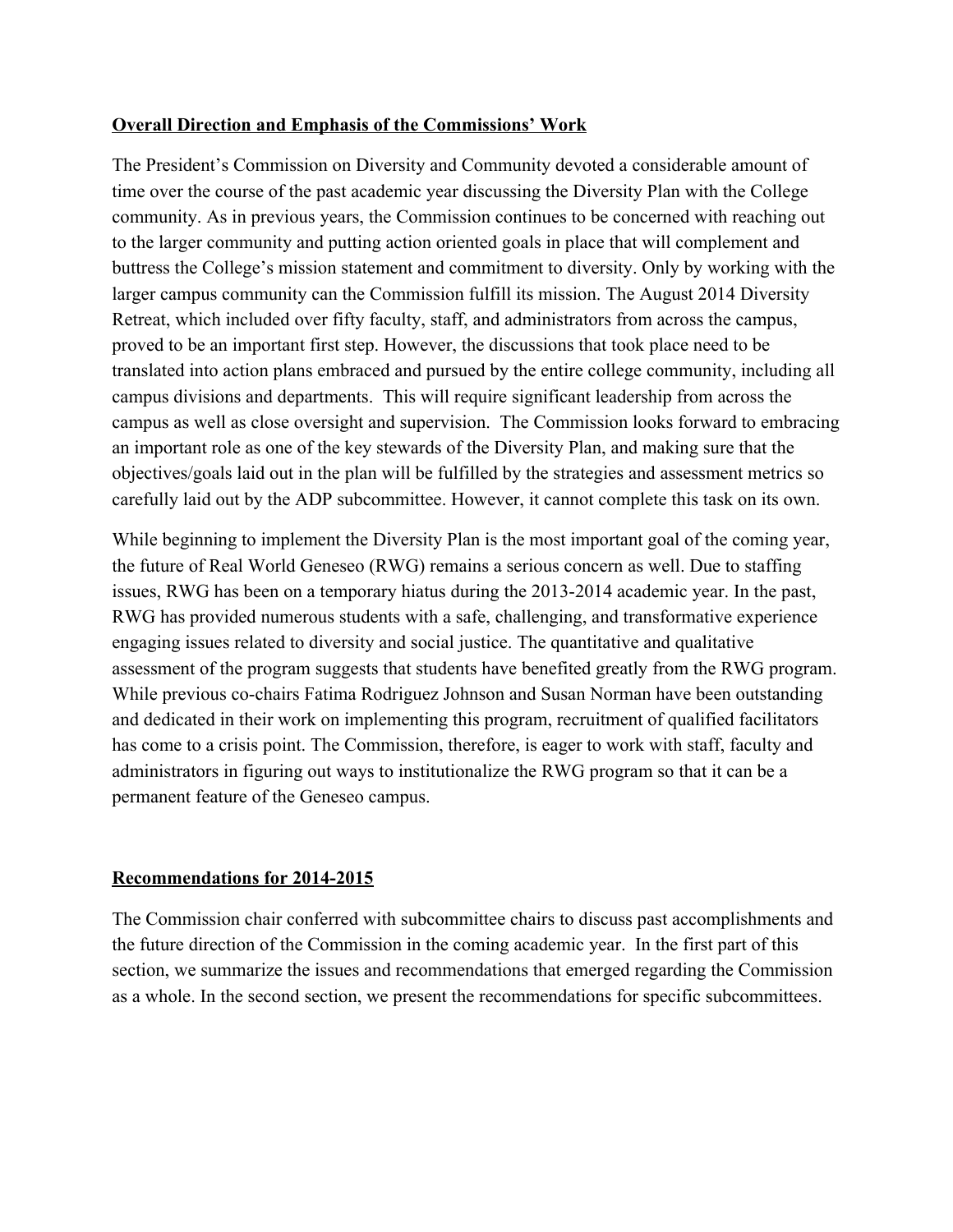#### *Overall Direction of the Commission*

Although the Commission can count a number of critical successes this past academic year, it also finds itself at a critical juncture as it continues to move from ideas to action, especially with respect to the maintenance of RWG and implementation of the Diversity Plan. The members of the Commission who are currently working with a wide array of individuals, departments, divisions and units from across the campus to help shepherd the Diversity Plan into action face a challenging and exciting year in ensuring that the strategies and timelines outlined are pursued in a realistic yet aggressive manner. Both the challenges of continuing the RWG program and the implementation of the Diversity Plan can certainly bet met but will require support from top administrators as well as the continued dedication of numerous individuals who will need to work together to make sure that the goals eventually become institutionalized as a permanent part of the campus structure.

- 1. The Commission recommends a meeting of all campus community leaders, including department chairs, division heads, supervisors and administrators to make sure that the Diversity Plan is fully integrated into campus life, as outlined in the Plan.
- 2. As the College increases its efforts to expand high impact learning practices for students as well as implement the goals outlined in Bringing Theory to Practice, the Commission should continue to play a central role to make sure that issues related to diversity remain central to the other institutional changes. More specifically, Commission members should be involved in the discussions regarding General Education revision currently taking place in the General Education Committee. In addition, the Commission should continue its historic role of identifying diversity and community related issues throughout the campus community.
- 3. The Commission should continue to seek to gain an even greater and integrated profile on campus by:
	- better publicizing its objectives, programs, and goals
	- making sure that the Commission is represented in discussions and plans related to curriculum reform and innovation by meeting with the General Education Committee to suggest revisions to the current draft of the Baccalaureate Learning Outcomes to explicitly mention diversity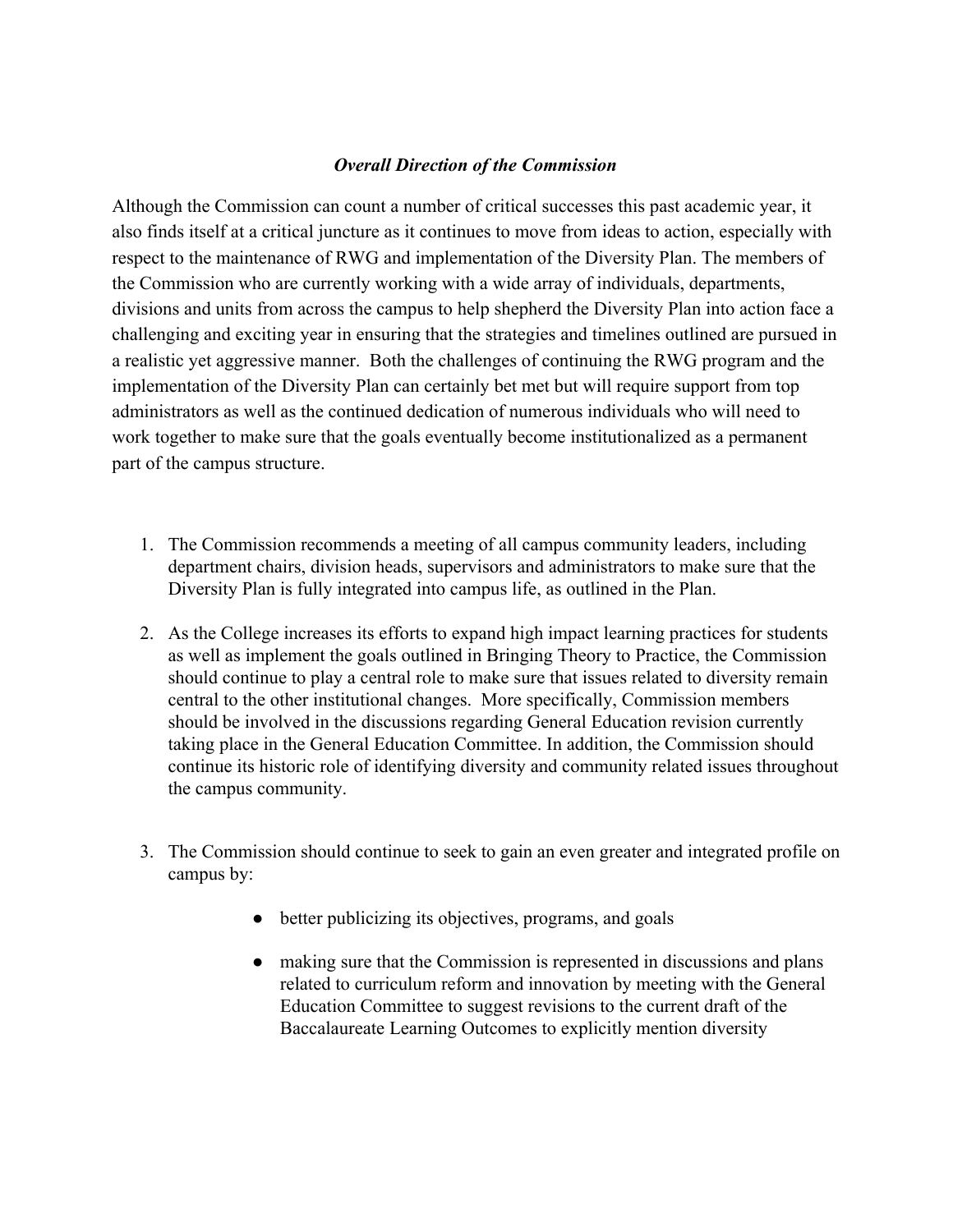- working with already established committees, programs, departments and programs at the College that currently address issues related to diversity
- co-sponsoring and supporting programs designed to address diversity and community related issues
- inviting non-Commission members to work with subcommittees on specific issues, as it has done with respect to the Diversity Plan
- identifying and utilizing the expertise on campus and fostering more cross divisional and cross department collaboration
- reaching out to students and student groups so that they see the Commission as a resource
- 4. The Commission should seek greater sources of financial support through outside grants including but not limited to the Consortium on High Achievement and Success (CHAS).

# *Specific Recommendations for the Subcommittees*

#### **Student and Campus Engagement Subcommittee**

A discipline/faculty member should be identified to instruct the RWG course. Meetings have been held with Dave Gordon, to assist however, a faculty member has yet to be identified (special thank you to Becky Glass for serving in this role).

A coordinator for the service-learning component needs to be identified. Currently the faculty member for the course coordinates directed studies with individual students or groups.

A continuing challenge for this subcommittee has been finding faculty willing to participate in the RWG activities. Faculty members are reluctant to become involved with RWG because of the intense time commitment involved. The institution could help the subcommittee by legitimizing the work of RWG so that faculty members feel that their work will count as they lead into tenure or promotion decisions. If the institution could help by endorsing the RWG work as valuable towards faculty and staff career goals, this would help this subcommittee recruit and retain active members.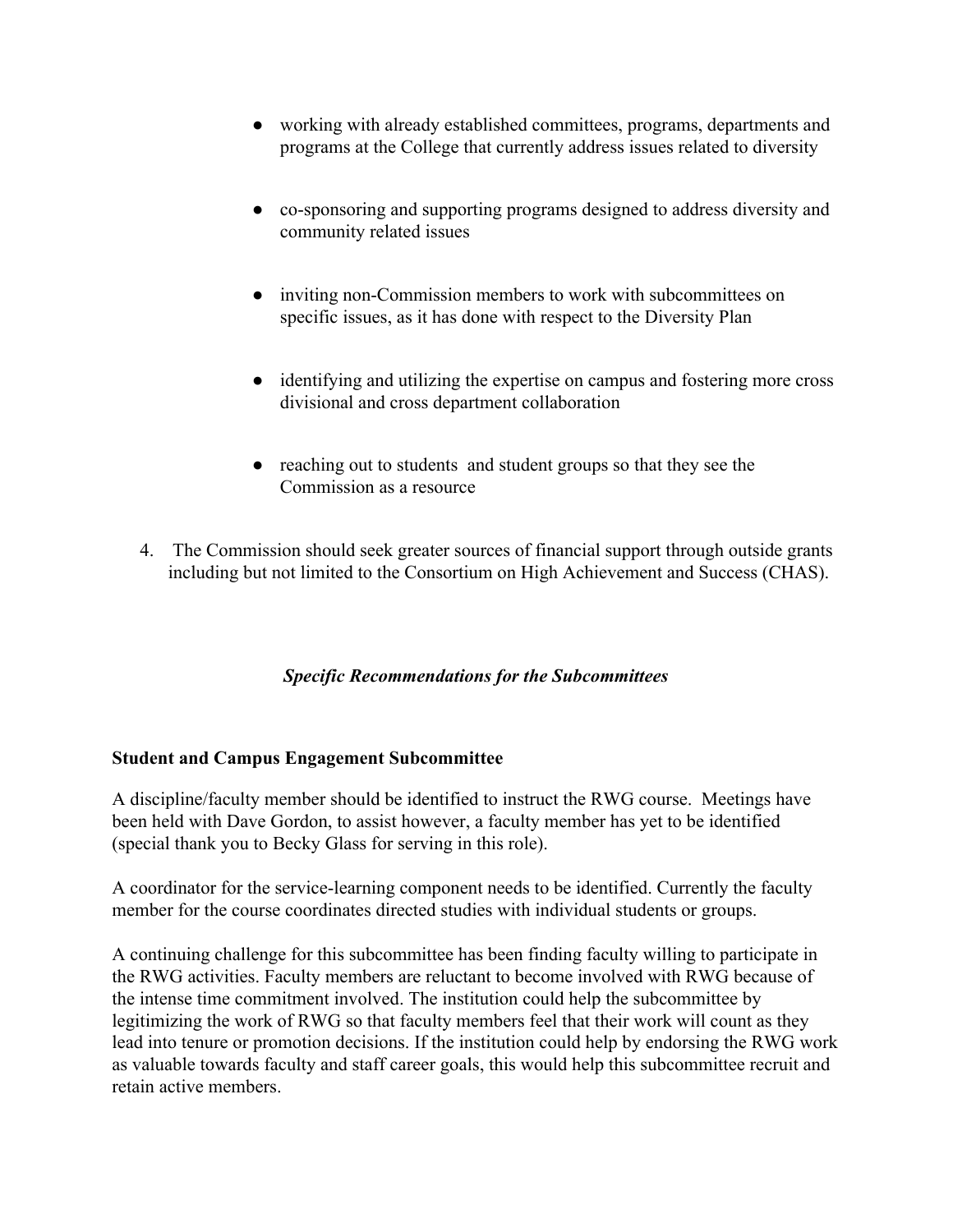The SACE committee should consider working with Professor Alice Rutkowski and others to plan/organize a Teach –In on LGBTQIA issues.

Continue to work with appropriate offices on campus, as outlined in the Diversity Plan, to create a mentoring program

# **The Professional Development Subcommittee**

We recommend that this subcommittee continue its efforts to provide meaningful professional development opportunities for all faculty and staff. The subcommittee should continue to work with and utilize the resources available through the Teaching and Learning Center as well as other venues across the campus. Specifically the Professional Development subcommittee should:

Continue its efforts to identify workshops/services faculty/staff would like to see offered.

Continue to utilize expertise on the campus by identifying faculty /staff who could offer workshops on issues related to diversity and community.

Continue to meet with international students to come up with ways to address their numerous concerns, including but not limited to writing services.

Encourage individual faculty to submit grant proposals to CHAS.

Continue to highlight and celebrate faculty whose courses address diversity related issues and encourage those faculty to share their insights will fellow faculty/staff through workshops or brownbag conversations.

# **The Assessment & Diversity Plan Subcommittee**

We recommend that the ADP subcommittee continue to ensure that the Diversity Plan's action items are pursued in a realistic and timely manner, as outlined during the Diversity Retreat. In this endeavor, it is crucial that the Commission has the full support of all campus leaders and those in position of power as well as all relevant staff and faculty.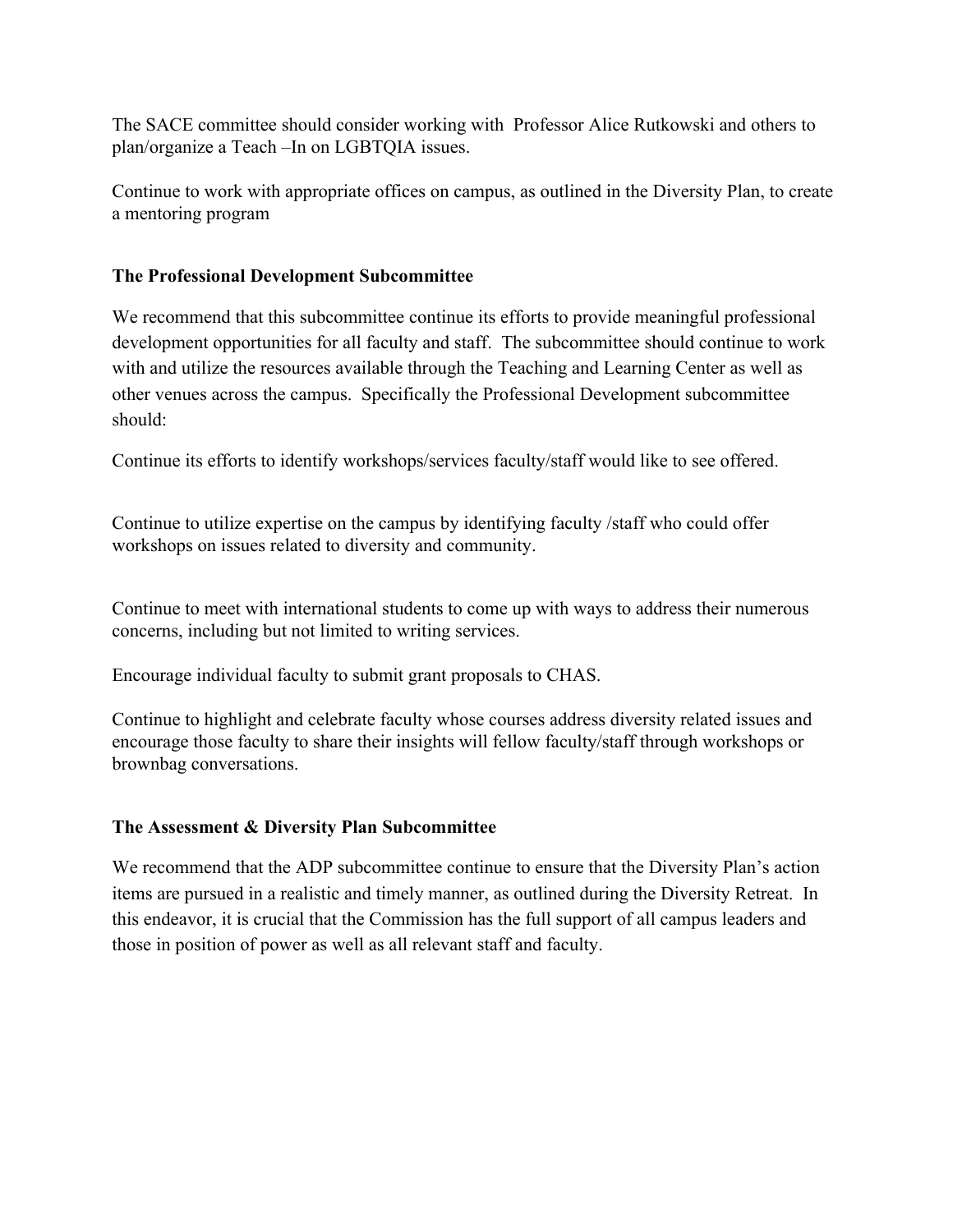# Appendices

- I. Student and Campus Engagement subcommittee report
- II. Professional Development subcommittee report<br>III. Assessment and Diversity Plan subcommittee rep
- III. Assessment and Diversity Plan subcommittee report<br>IV. Diversity Retreat Notes
- IV. Diversity Retreat Notes<br>V. Summary of SOS and N
- V. Summary of SOS and NSSE<br>VI. Employee Newsletter
- Employee Newsletter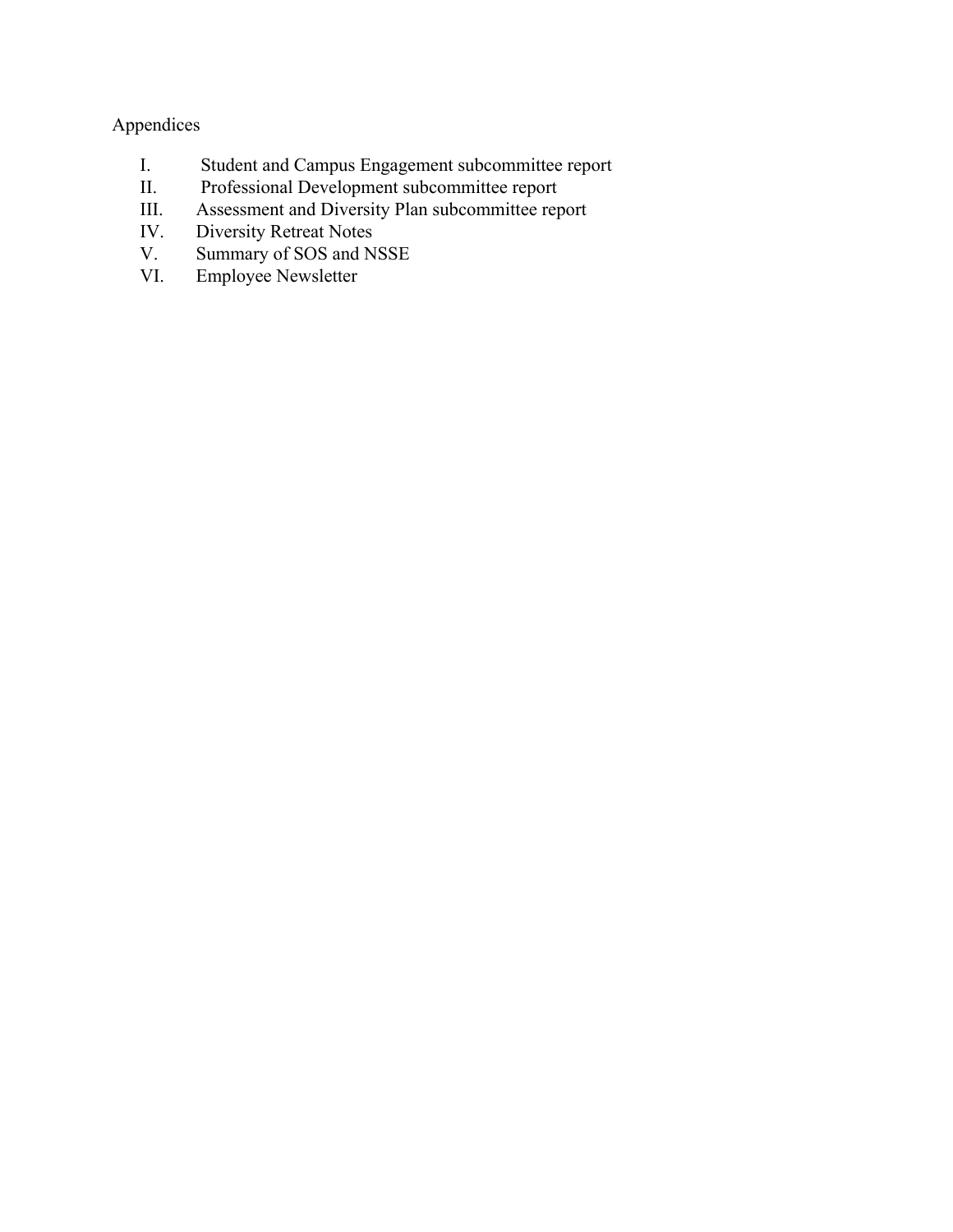# **STUDENT AND CAMPUS ENGAGEMENT SUBCOMMITTEE**

# **COMMITTEE MEMBERS**

Catherine Adams, chair Daniel Jacques, Chemistry Annmarie Lauracella, School of Education Tracy Paradis, Milne Library Teresa Walker Chan, AOP Linda Ware, School of Education Annemarie Urso, School of Education

#### **Report of the Student and Campus Engagement Subcommittee (SACES)**

Submitted by Catherine Adams

For five consecutive years, the Student and Campus Engagement Subcommittee conducted the Real World Geneseo (RWG) program under the stellar leadership of Fatima Johnson and Susan Norman. The RWG provided numerous students with a safe, challenging, and transformative experience engaging issues related to diversity and social justice. Benefits for student participants are documented in continuing quantitative and qualitative assessments of the program. We believe that RWG can play a vital role in fulfilling the mission of *The President's Commission on Diversity and Community*, and we hope to see the program continued into the future.

Recruitment of qualified facilitators was a particular challenge for the program. This year, SACES will revisit the original program design, in particular the multi-year approach to training facilitators from Geneseo faculty and staff. The original idea was to have facilitators commit to a three-year training cycle, serving as participant/observer during year one; as a junior facilitator during year two; and as a full facilitator during year three. While the concept behind this approach is sound, SACES recognizes the difficulty inherent in finding faculty and staff who are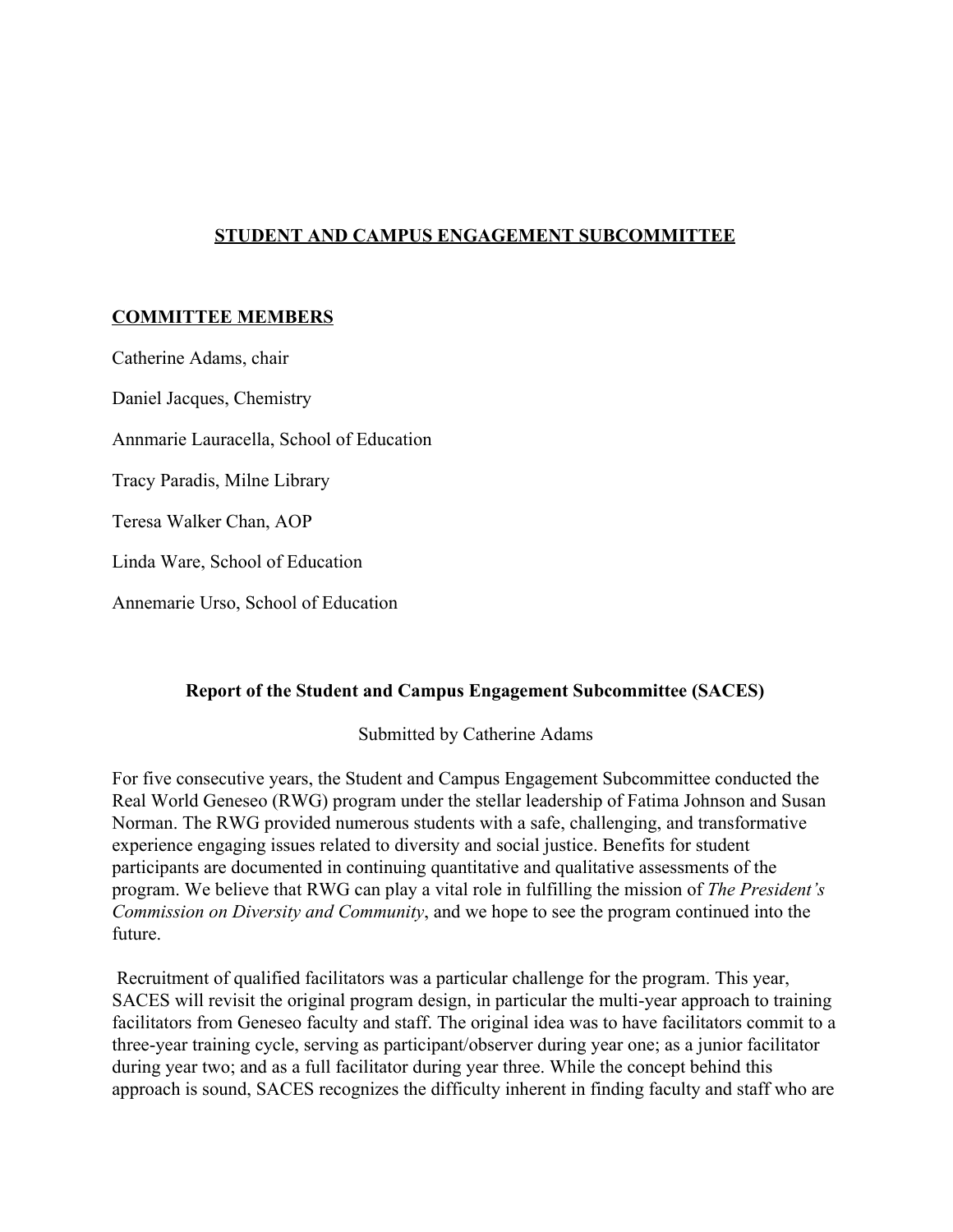willing to commit to three and a half days away from home without receiving compensation during the semester break. The SACES leadership team will discuss ways to solve this problem.

A SACES subcommittee will plan for a sixth iteration of the program. This RWG team will be charged with securing sources of support, planning and facilitating the participant experience, and recruiting students for the program. The RWG intends to seek funding in the form of a grant of at least \$10,000 from the State University of New York's Office of Equity and Diversity, as well as exploring new sources and opportunities for financial support for the program.

The RWG Assessment Team continues its efforts drafting and finalizing a manuscript for publication which will summarize the results of RWG1, RWG2, & RWG3. Baseline data for RWG5 has been collected and is being analyzed, as is RWG retreat evaluation and post-course data.

Finally, the committee has successfully managed the administration of the 2014 PATH awards. This recognition of our student, staff and faculty dedication to diversity was awarded to four individuals, two members of the faculty and staff, Mr. Glenn McClure, and Mr. Calvin Gantt, and two student leaders, Bruno Villazhinay and Jia Wen Zhu .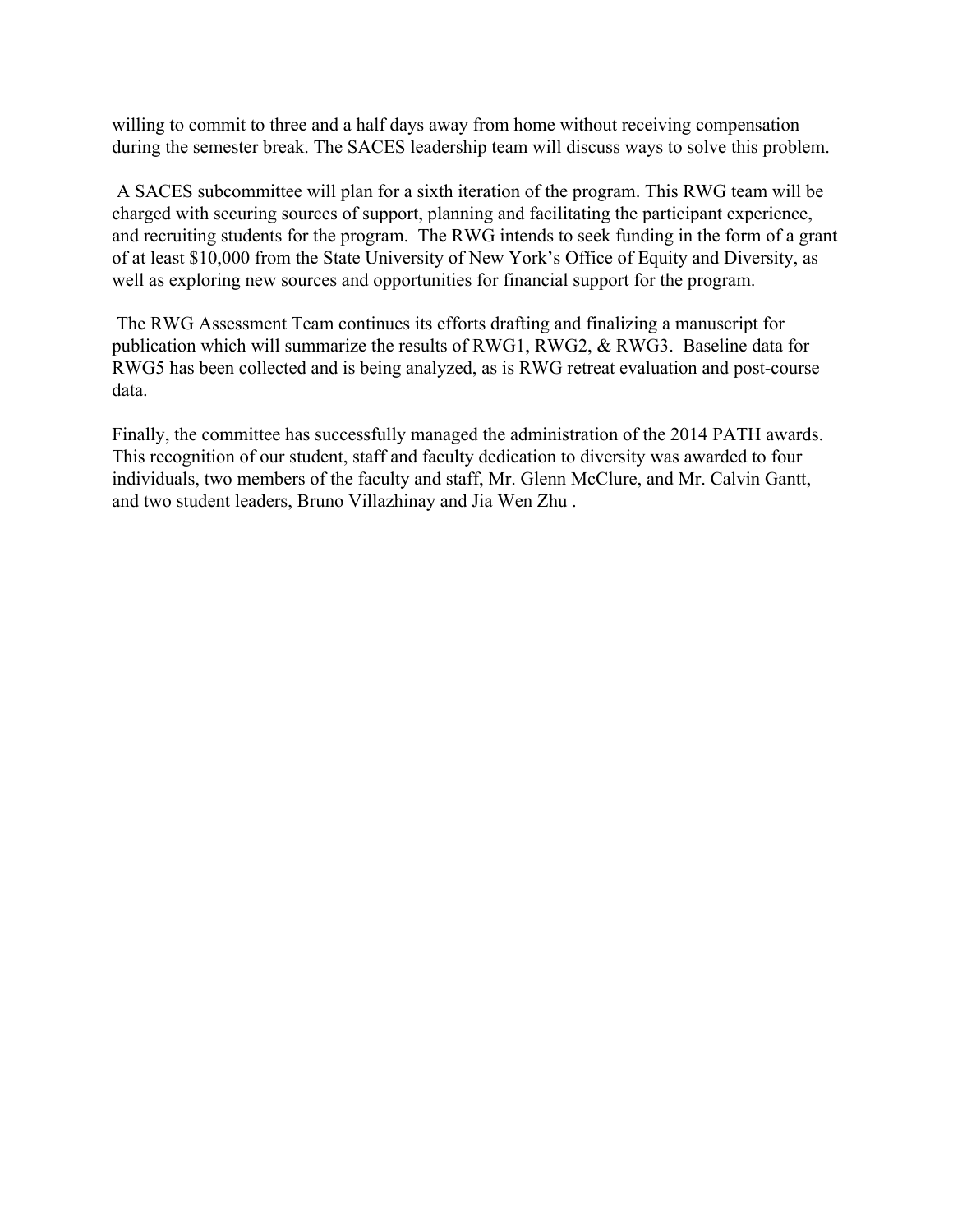# **Report of the Professional Development Subcommittee**

Submitted by David Parfitt

The professional development subcommittee got a late start but did convene during the 20132014 academic year.

In fall 2013, we focused on promoting existing campus resources such as October's Cultural Harmony Week, the Office of Multicultural Programs and Services, Geneseo Interfaith Service Project, and the GOLD Opal Workshop series on diversity and cultural competence. There was much discussion as to whether the GOLD workshops would be an appropriate venue for campus-wide diversity programming, and whether the workshops had the capacity to support a large influx of attendees. There were also concerns about asking too much of the GOLD workshop facilitators to offer the sessions repeatedly to the campus.

In spring 2014, Adrienne Collier, Assistant to the President for Diversity & Equity/Director of Affirmative Action was introduced to the subcommittee. Fatima Rodriguez Johnson offered a history of the Office of Multicultural Programs and Services, and Dr. Calvin Gantt discussed the needs for training around bias-related incidents as well as a campus discussion centered on how we talk and address each other. The Professional Development subcommittee would like to develop a multi-modal approach to PD sessions including (but not limited to) an awareness campaign, book discussions, gathering and sharing what is happening in the community.

Our next step is scheduling a time to meet with students of color for an open discussion similar to the meeting the Professional Development Subcommittee previously had with international students.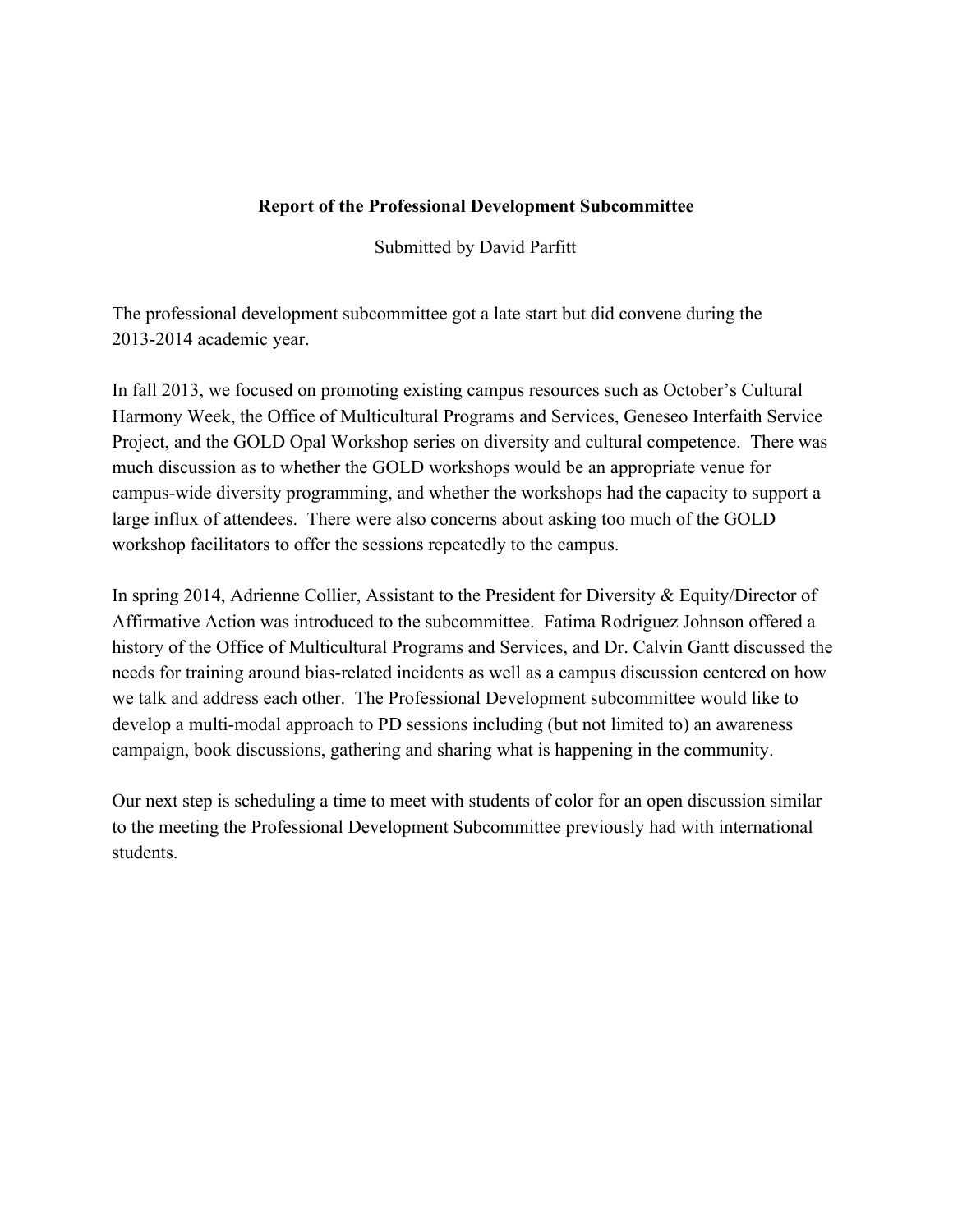# **Report of the Assessment & Diversity Plan Subcommittee President's Commission on Diversity & Community**

Submitted by Julie Rao

#### **Committee members:**

Georgenson Anselme, Admissions Alexandra Carlo, Health & Counseling Adrienne Collier, Affirmative Action Sarah Frank, Residence Life David Gordon, Associate Provost Gabriel Iturbides, AOP Rebecca Lewis, International Education Kathleen Mapes, History Julie Rao, Director of Institutional Research Heidi Savage, Philosophy Monica Schneider, Psychology Linda Ware, Education Diantha Watts, Education

The committee took as its charge this year to do what it could to implement and move the Diversity Plan forward. After the Diversity Retreat in August, the group kept the discussion moving forward by hosting speaker Archie Ervin, Vice President for Institutional Diversity at Georgia Tech, who delivered the Presidential Lecture on Diversity Planning and as well as met with various college offices and committees.

To that end, the committee continued to meet in fall and spring semesters, after meeting as needed over the summer to plan the Diversity Retreat. Accomplishments for the year include:

• Added the Global Perspectives module to the National Survey of Student Engagement (NSSE) administration to gather baseline data on students entering Geneseo. Comparison data with other schools will be available, as well as tracking entering cohorts' change from the start to senior years at Geneseo.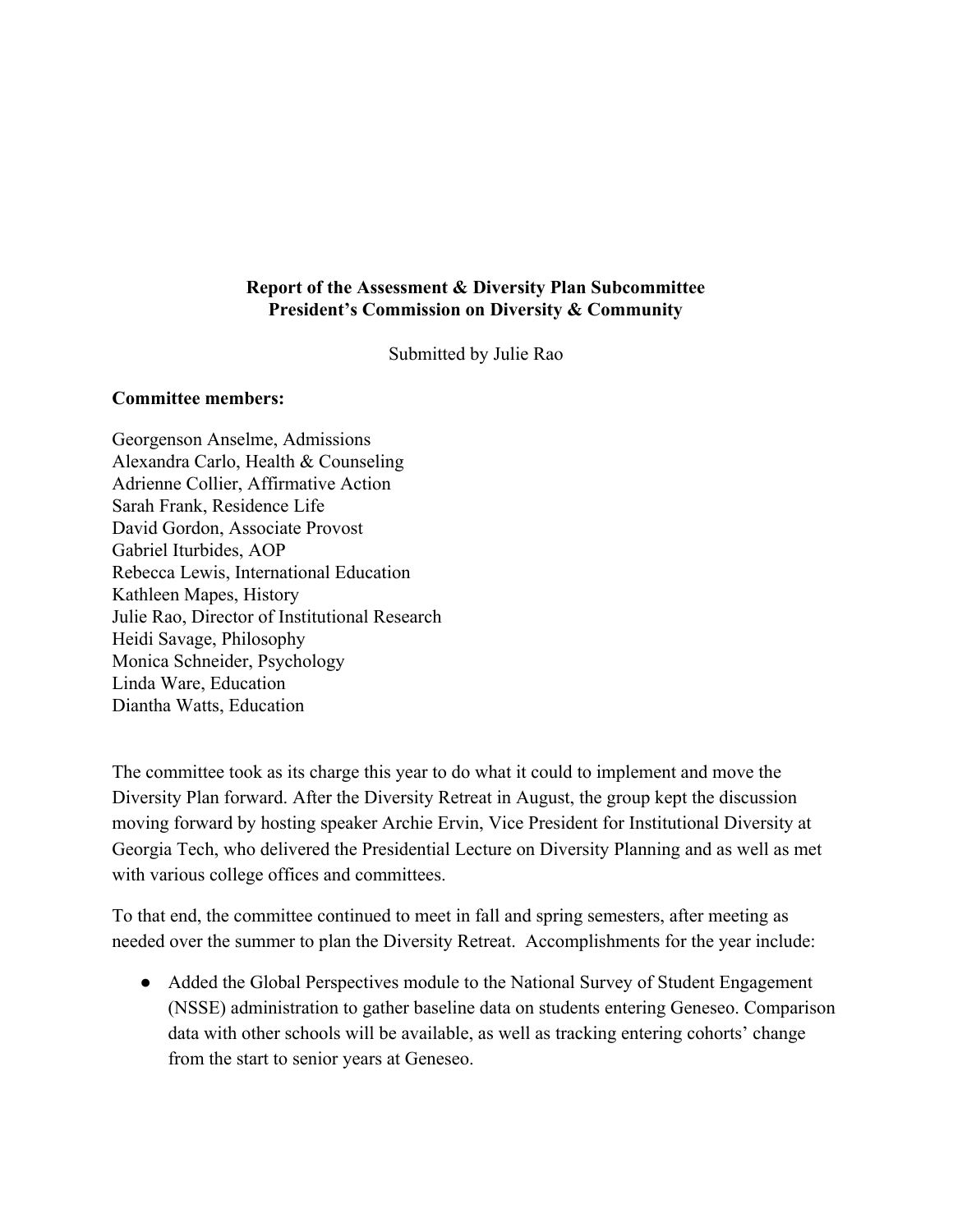- Conducted an analysis of variance (ANOVA) of Student Opinion Survey (SOS) and NSSE data to examine differences between white students and students of color. A summary of the results is attached. These results were presented and discussed at a committee meeting generating further ideas for analysis, e.g. looking for differences for transfer students. Unfortunately work considerations in the Office in Institutional Research prevented the completion of this further analysis. We will try to complete this analysis next year.
- Compiled our suggestions and ideas for an employee newsletter. We would like feedback from the entire commission before sending them to Advancement.
- Worked with Strategic Planning Group and Cabinet to find the best way to compile a progress report on the Diversity Plan. Based on feedback from Cabinet, we tweaked the assignment of responsibilities to reflect the responsible divisions instead of departments. A request for a progress report was not sent and another diversity retreat was organized instead. This retreat was held the week after the end of the spring semester with over 40 faculty and staff attending. A summary of the final feedback session is included. We anticipate that the working groups established at the retreat will continue to work toward implementing the strategies and action items outlines in the Diversity Plan.

Challenges: We lack representation from Administration and Finance or Advancement on subcommittee giving us no input from these areas and no structural way to share feedback. Having to produce the data and analysis for the meeting as well as organize and document the meetings are challenging to the current chair, the Director of Institutional Research. Having a cochair to assist with meeting logistics would help, however the Director is concerned that without at least replacing the part time analyst line in the Office of Institutional Research, the level of effort required to keep the Diversity Plan moving forward will take too much time away from the core IR duties.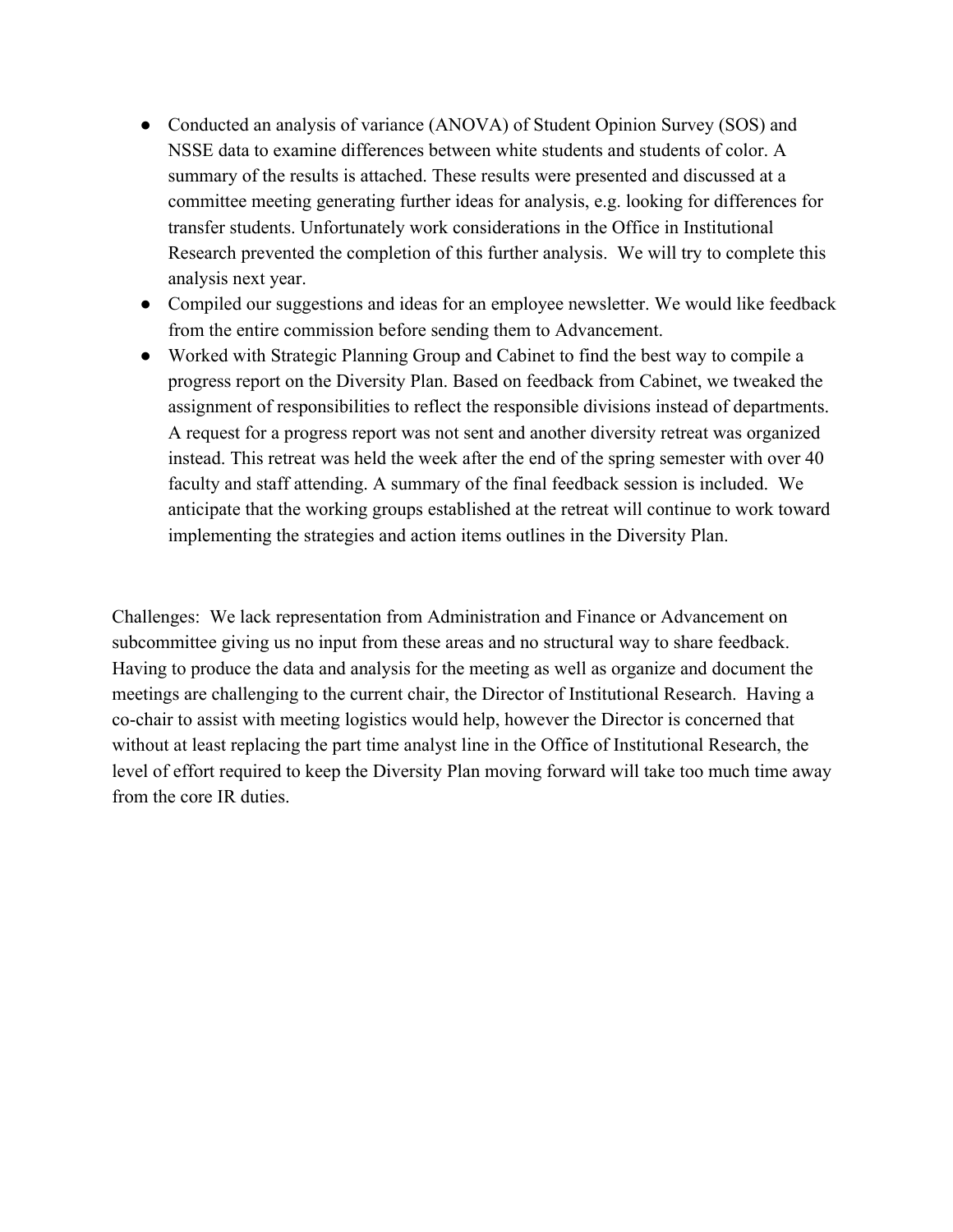#### **Notes from Diversity Retreat August 2014**

Strategy 1 & Strategy 2: Exit interview process – already lost the game at exit interview point which leads to the need for an early alert system. Want to foreclose option of student exiting college. Kinds of data needed, may not exist on current forms. We need ways to access data already have, especially Banner. Need to disseminate data already capture. Plan moving forward: this summer develop task force to select early alert model to emulate. Formulation of Early Response Team which would represent all areas of college who come into contact with students "at-risk". The earlier we act, the better chance we have of retaining student. All this depends on successful hiring of VP of Enrollment Management

Strategy 3 & Strategy 4 – Mentors for diverse students; want to collaborate since many offices involved are offices of one. Using Women's Leadership Institute as a model, where students serve as mentors with support. International Student Scholars, Residential Life, Disability Services, New Student Programs/Orientation, Multicultural Programs, faculty that touch 1st year students, Health & Counseling, Dean of College, convene mid to late July with Cathy Adams, chair of SACES, organizing. Center for Academic Excellence may be a good home for mentoring program.

Roadmap – want to provide a place where students can find ways to connect to campus community, transfer, undocumented students, You Belong program, volunteer opportunities. Cross cultural competence training needed – can't assume that people know one diverse area can transfer to working with others. Need a campus conversation to get buy in and figure out logistics.

First Year Experience – We lack any type of First Year Experience (FYE) course; many peer institutions have this type of course where all first year students must take this in 1<sup>st</sup> or 2<sup>nd</sup> semester. Orientation skims surface, FYE would one up Orientation, delving deeper into all areas. First generation students would particularly need this. Our structure doesn't allow non-faculty to teach course and faculty would not be able to add this to workload. Other institutions have staff or grad students teach courses. Upper class students or education grad students could teach course and may be able to really excel at teaching this course. INTD 105 was way to bridge gap, but INTD 105 focuses on writing skills and FYE course goes beyond it.

What are the skills needed for FYE to address rather than focusing on solution of FYE course? Who would be at the table to support program? GOLD program workshop make first year certificate?? With courses taught by upper classpersons? Players would be those involved in Baccalaureate Learning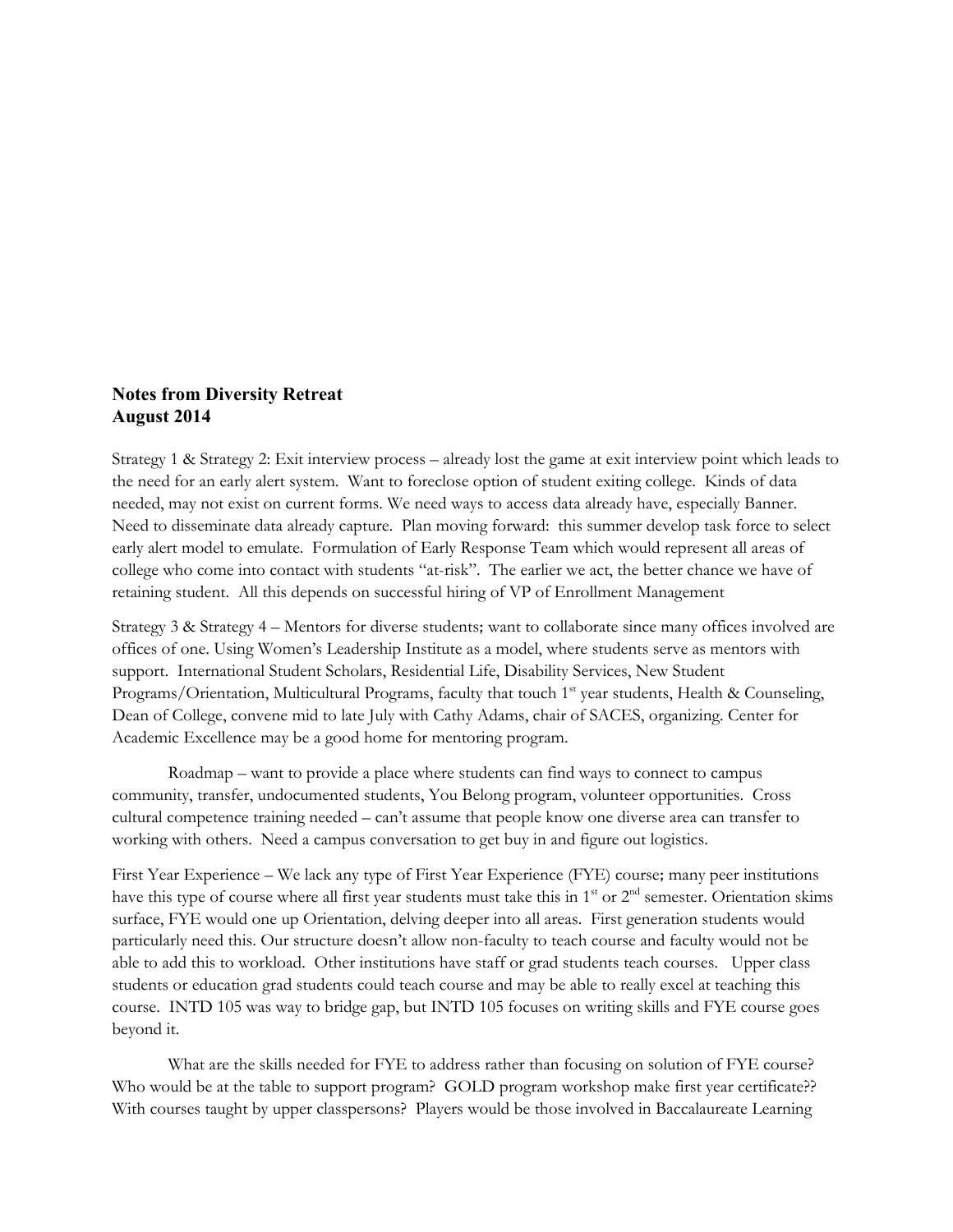Outcomes? Orientation – involved in transition to college, Residential Life, Health & Counseling, AOP, Orientation isn't right time, see students stumble in October & February- -> need comprehensive student success program, different things being done by different people separately, CAE, Dean's Office, Res Life. Academic Affairs Committee of Student Association has stipulated that all organizations must offer peer mentoring to get funding, is this a possible resource? Need to provide streamlined mechanism where not one person would in charge of whole thing.

Need to assign group to be charge of FYE strategy. We do have data, Dina, International Student Scholar Services intern, did focus groups with International students. Sarah Frank in Residential Life did focus groups with under-represented students. The group needs to talk to Dina & Sarah about they learned.

One hole is recruiting student. Need to add strategy to assess how messages sent to prospective students. Retention starts at recruitment. Example from Enrollment Management open forums, change message from we are selective and great to you are special and we want you.

Reporting out in January is not punitive, but way to share info and foster collaboration. Need to get more information on students who leave, need to do something with information from exit interview forms.

Any ideas, suggestions, send to Julie

#### **Goal 2 – Recruit, Support and Retain a Diverse Faculty, Staff and Administration**

2.1 Diverse publications – develop list of diverse publications in each discipline to use for advertising to save committee time

Diverse Doctorate – Gloria Lopez has database of diverse doctorate recipients, develop form letter and send to doctorates as part of recruitment efforts

Search plan – part of Online Employment System, often not completed, but now suggest completion and planning about it.

Search procedures – develop short, 12 minutes online course, deploy through MyCourses, track who has completed and avoid replication; meetings if needed can focus on particular questions

Search procedure document/flow chart to help search committees – new search procedures will be developed with new OES system to go hand in hand

2.3 – Develop program for opportunity hires – need to define policy on opportunity hires – hire where no line exists; under rep candidate identified, but no line or doesn't quite fit

Visiting position turned into tenure track, how often done – extensive

Establish foundation account to fund new faculty lines; paying faculty out of foundation funds raises benefits to 57%; perhaps use monies to defray moving expenses

Touch base with new hires at various points instead of waiting for exit interview; exit interview is sanitized information; check in with new hires at 30, 60, 90 days; support piece may be more difficult for faculty position where challenge is to get tenure; try to find out what mentoring program already exist; appears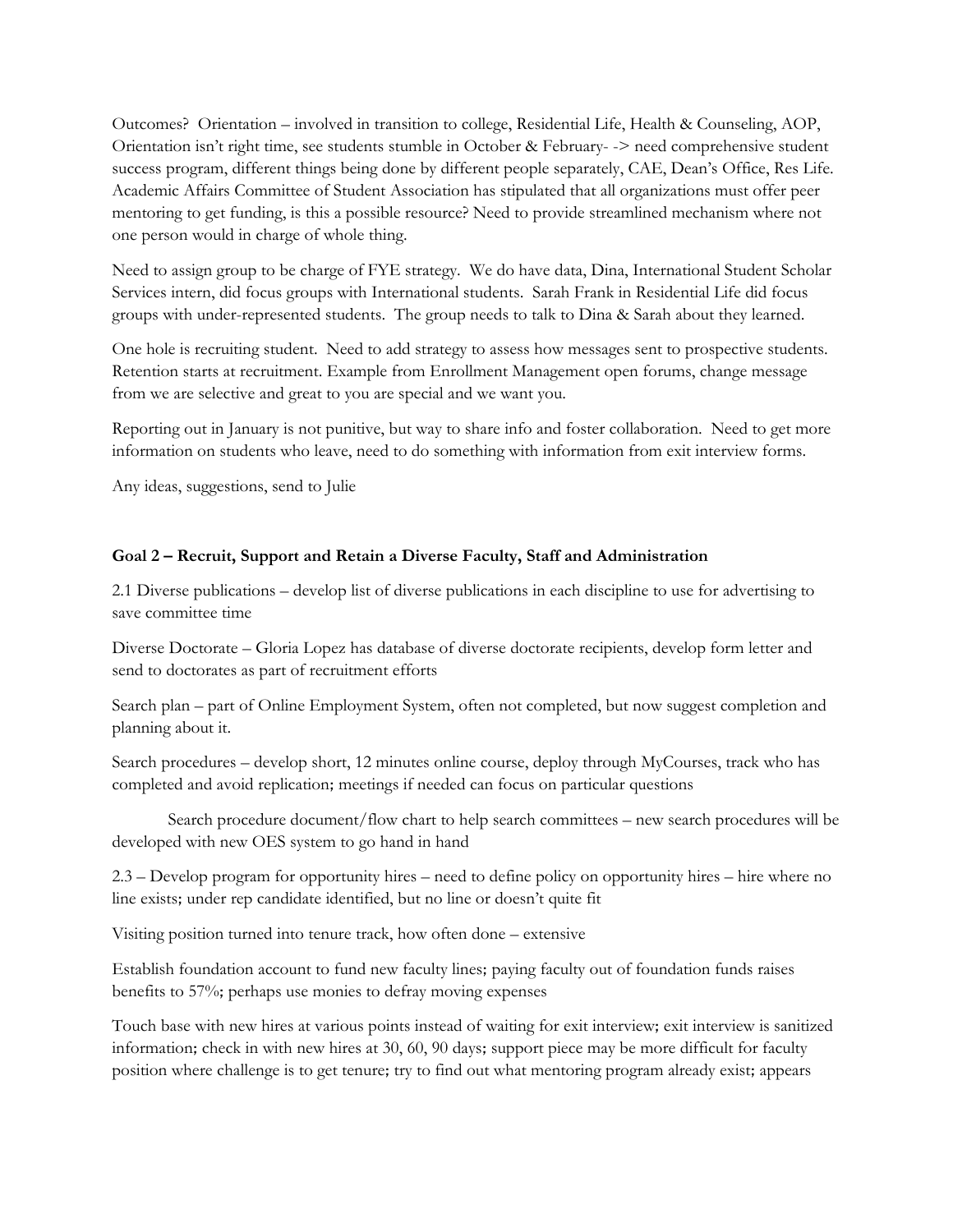some faculty mentoring program exist, but none for staff; cultural competency training needed for faculty & staff

Look at how many times female faculty have to go up for promotion and how many times male faculty go up for promotion before being granted promotion. Assistant professor should not be on promotion committees; each department has document which outlines requirements necessary for promotion to each level- discussion about inequality & request for data

#### Will invigorate exit interview process

Enhancing view of climate, department able to develop program level plans; what would a department level plan look like for area? Department Affirmative Action plan, teaching & research related to diversity. Broad overlap between faculty & student diversity plans

2.6 Added: Where is rule that staff cannot award grades and cannot teach courses? - Re-structuring professional development opportunities to allow staff with appropriate credentials and experience to teach credit bearing courses.

#### **Goal 3 – Create and maintain an inclusive campus community in which all members flourish and feel values**

Combined some strategies that address students, faculty & staff and communication

International Student Mentors – started strong, but mentors need supervision and encouragement throughout semester; many departments are already doing peer mentors, e.g. Career Services, GOLD program, each group has a way to assess outcomes and assistance lent. Need to connect different mentoring programs in meaningful way. Need referral program to mentoring program. Don't know different programs available.

Faculty & Staff – discussed perceptions versus needs; many times faculty don't realize need to address issue and act inappropriately. To gather information, can use current assessment instruments and do some further investigation possibly via Town Hall meeting – at beginning of each semester. Timeline – need to work out logistics, but could possibly do in fall 2014 talk about campus climate – instead of survey, do quick & dirty assessment and bring in speaker to address topic, do workshop, presentation, etc. Way to give a voice to all issues and raise awareness of what is going on as issue – ritualistic practice, close loop, follow up on fall's topic in spring

Thought was find number of venues and do "Poll Anywhere" survey to answer 10 diversity climate related questions. Convocation, Friday night programming for new students, SA meeting, CSEA meeting, present results at Town Hall meeting. Permission must be obtained from President Long. Julie Briggs & Adrienne Collier would be happy to talk to President Long.

Do we need to bring in speaker or do we have on campus expertise to have a panel discussion to address identified need? Also combine with book discussion on topic, other reading where people meet to discuss.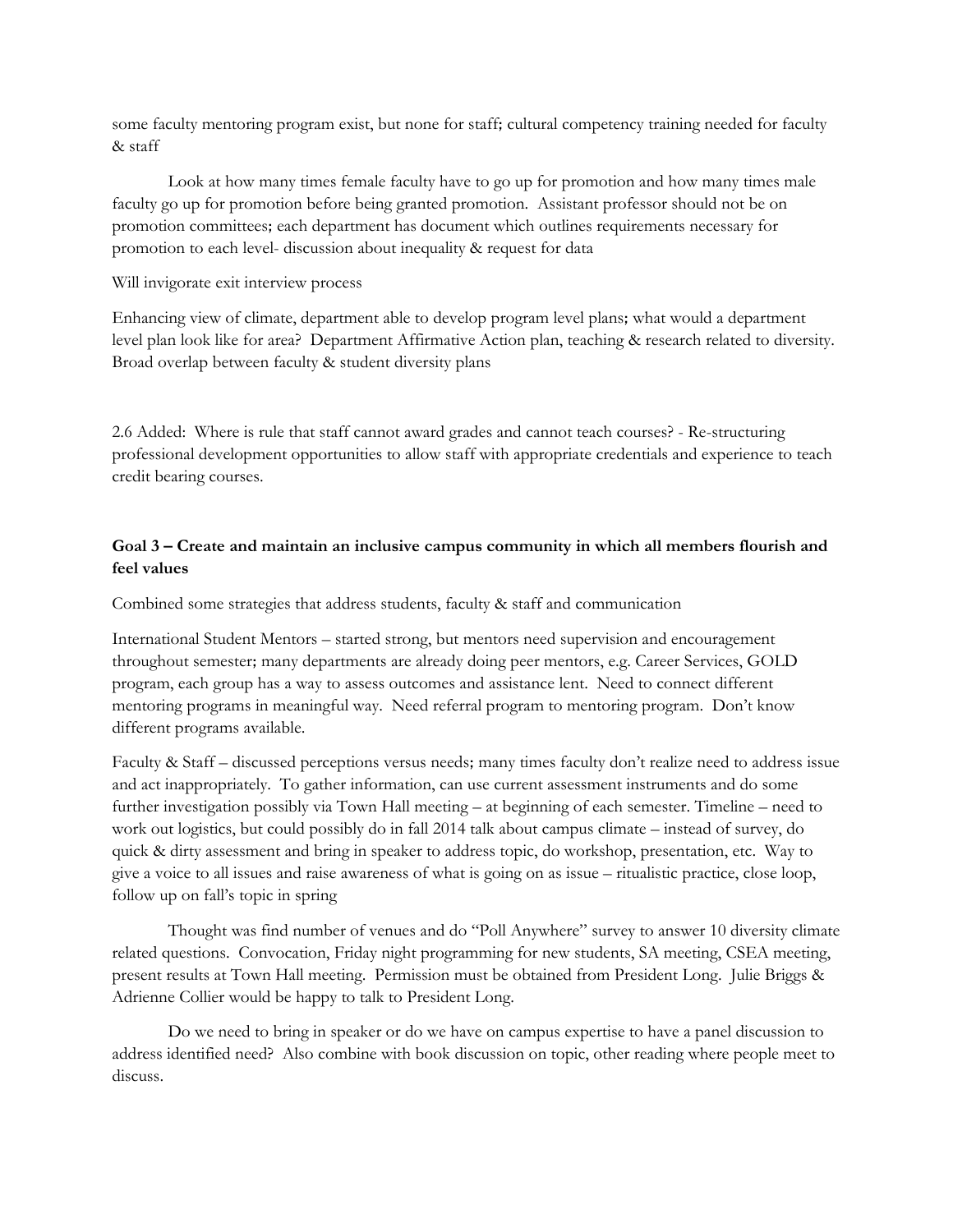Sharing information through the college community – Tony would provide direction on how to submit ideas to One College Circle. Need to know what has been done to be more efficient or support one another. Add Diversity to Faculty Activity Report and to end of year Department Reports. Need to foster diversity as an essential college function. Use Teaching & Learning Center to foster discussion

**Goal 4 - Make cultural competency and an awareness of global perspectives, situated nationally and internationally, central components of engagement with diversity in Geneseo's curricular and co-curricular approaches to learning and development**

Focused on action items – added new areas of responsibility, which will need to be added to Diversity Plan wiki space

Focus on what can get done this year – Identify offices, added student groups, reach out to faculty & chairs to see where they fall on diversity spectrum, visually put it together, Becky Lewis & Adrienne Collier will work on over summer

Create campus wide coding system for high impact practices/Gen Ed – need serious discussion between Baccalaureate Learning Outcomes (BLO)Committee with Diversity Commission; develop letter to chairs & faculty for coding internships, research based and cultural competency & diversity courses as internship, research & creative activities and cultural competency/diversity courses. Interested in how these areas are defined by different disciplines. Future of BLO is tied to cultural competency.

Question raised: on addressing teaching styles in terms of sensitivity to multiculturalism; chose to focus on 1-2 action items to actually accomplish something. Thankfully issues of campus climate are being addressed by Goal 3.

Want to learn how each department contributes to diversity in their own way. Suggest looking at AAC&U Value Rubric to start discussion thinking about definitions.

What does map mean – how is it different from listing? Identifying similar goals and overlap between offices, looking at mission & policies and who is working with whom. Map will help see what students are avoiding or capitalizing on diverse experiences.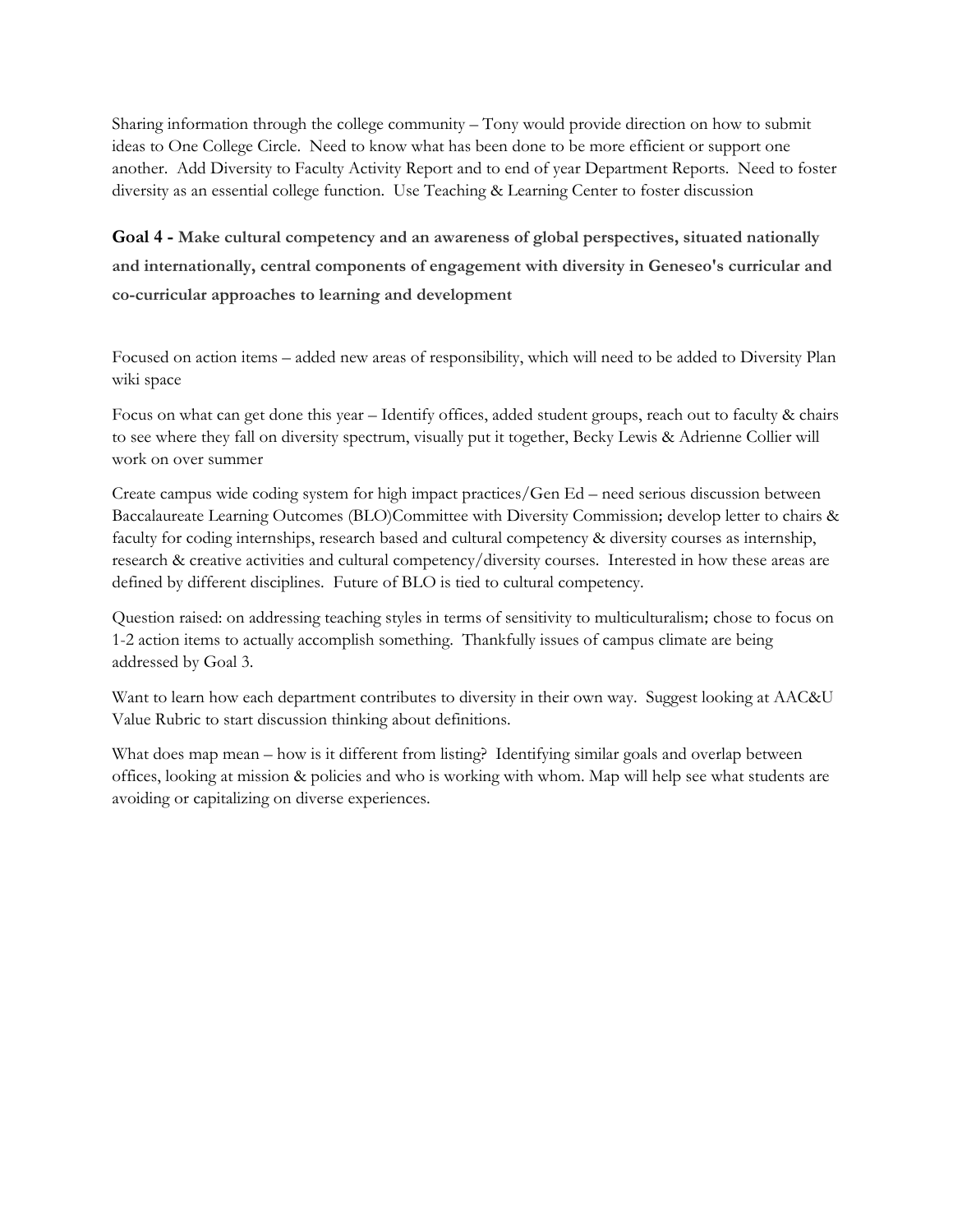# **Summary of ANOVA Results from Student Opinion Survey (SOS) & National Survey of Student Engagement (NSSE)**

Separate analyses of variance (ANOVA) were conducted with the 2012 data set of the Student Opinion Survey (SOS) data and the National Survey of Student Engagement (NSSE) data. For the SOS analysis, students were divided by ethnicity into students of color and white students; students with unknown ethnicity were excluded. Students were also divided by gender and interactions were examined between gender and ethnicity.

For the NSSE analysis, students were again divided by ethnicity into white and students of color, class year (freshmen and seniors), gender, and then interactions were examined between ethnicity and class, ethnicity and gender, class year by gender, ethnicity by class and gender.

Student Opinion Survey – 2012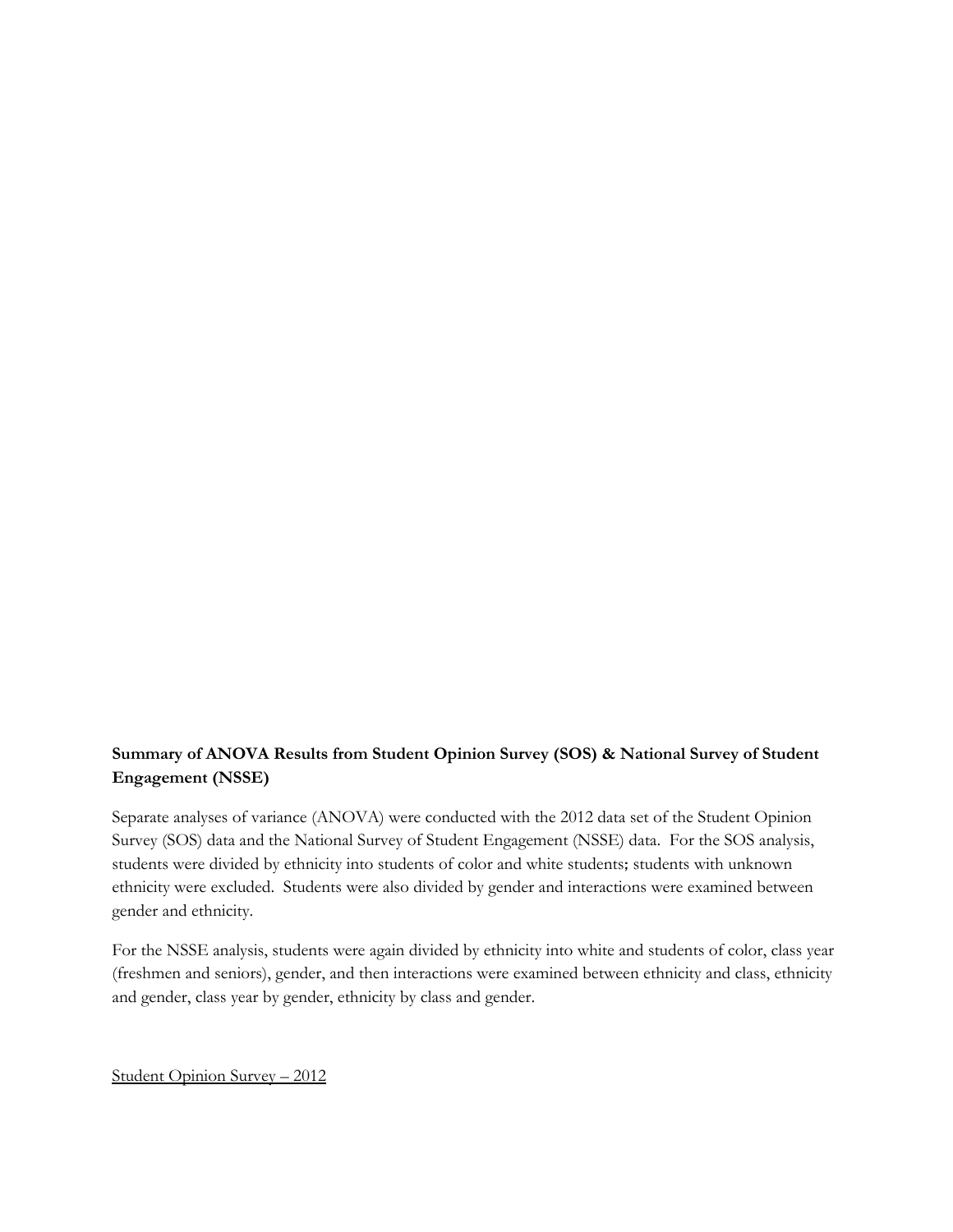Students of color feel less safe, feel less like they belong, feel less free from harassment, are less satisfied with racial harmony, less likely to choose to attend Geneseo again, feel Geneseo is less accepting of campus individual differences and give lower rating of Geneseo's climate for gender relations, GLBTQ, racial/ethnic climate, and religious groups than white students.

Women felt less safe on campus, less free from harassment, more satisfied with Geneseo's social activities and cultural programs.

#### National Survey of Student Engagement - 2012

Students of color reported having more serious conversations with students of a different race or ethnicity, including diverse perspectives in class discussions more often and felt Geneseo placed more emphasis on providing the support you need to succeed academically, encouraging contact among students of different backgrounds, helping you cope with non-academic responsibilities, providing the support you need to thrive socially and working effectively with others than white students.

Freshmen students felt Geneseo placed more emphasis on helping you cope with non-academic responsibilities and providing the support you need to thrive socially than seniors did.

At first, results seem to be contradictory, but NSSE differences are on behaviors. Students of color are forced to have more conversations with people from a different ethnicity due to only 20% of student body being of color. We have heard they are often called upon to represent their entire ethnicity, so they may be forced to give diverse perspectives in class discussions.

The institutional emphasis questions show that students of color perceive Geneseo as doing the right things, but the Student Opinion Survey appears to indicate we still have work to do to make the climate change to affect student's satisfaction.

#### **Thoughts on Revising/Developing Employee Newsletter**

# *Developed from discussions in the Assessment/Diversity Plan Subcommittee of President's Commission on Diversity & Community*

Encompass seems to focus on press release worthy type items instead of the everyday life events that build a community. We'd like to propose adopting a "crowdsourced" employee newsletter where anyone could contribute content under certain parameters. Brockport and MCC both use similar models, where anyone can contribute content that is vetted by the newsletter editor. At Brockport, the daily employee newsletter is the official source for college announcements, eliminating all staff type emails. Reportedly it was a culture change but it has been fairly successful. We would propose that this type of newsletter could serve to cut down on the AllStaff emails at Geneseo as well, if buy in from all parties is obtained. We feel that a newsletter featuring the following categories may be helpful in fostering community and possible some interdisciplinary work:

● Official college news